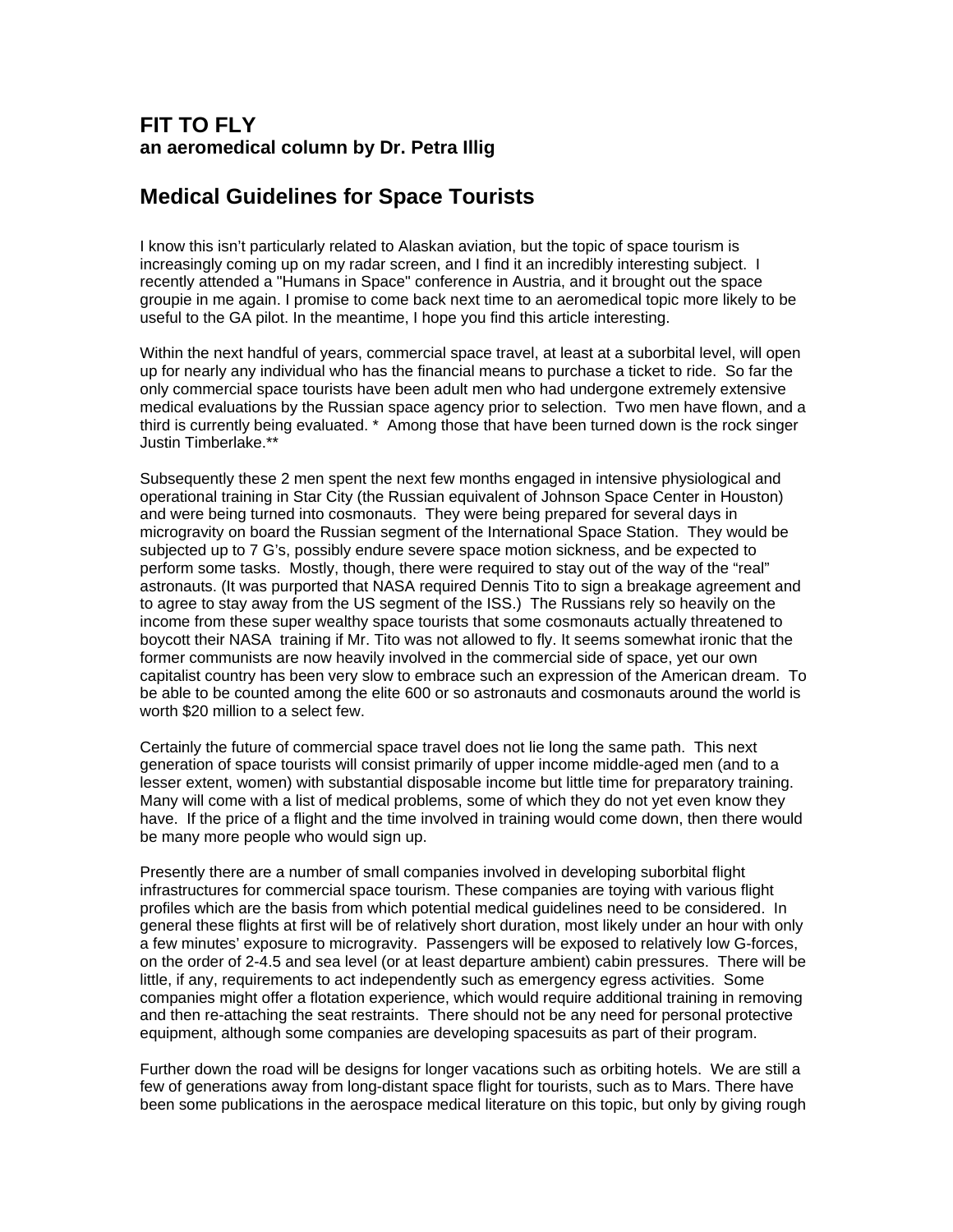## guidelines and suggestions.

What, then, should the medical standards for these new up-and-coming space tourists be, and who should oversee this activity? Currently the state of understanding of the medical aspects of space flight is limited to the study of incredibly healthy and strong adults. Nothing is really known about the effects of space flight of any kind on people with significant medical problems, nor such normal physiological states such as pregnancy. Scientists really don't know much about the effects of the space environment on the ordinary person.

In order to make decisions about potential space passengers' health, some assumptions need to be made based on the state of the industry. For the foreseeable future, these flights will be similar to the recent flights of SpaceShipOne: low G's gentle ride up, a few minutes of weightlessness up at the top at 100 km, an incredible view of earth, probably some nausea and maybe vomiting, a fast return flight, and a firm landing back where you started from. For the healthy adult, a few days of orientation including gentle centrifuge training and a brief health check should be all that is needed to prepare for such flights. In such a profile, even people with a significant physical disability, such as paralysis or blindness, should not be excluded from this trip as long as they can physically safely occupy a seat. However, individuals with a serious medical or psychiatric illness that is not stable should be excluded. Cases like this would include people with uncontrolled seizures, unstable heart disease, or severe anxiety. On the other hand, individuals with terminal illnesses should be allowed to fly, as long as they are otherwise fit to fly, and not likely to succumb of their illness during the flight. Of course, a myriad of psycho-social problems related to isolation need to be solved before any long term flights can be engineered.

That actually leaves a lot of people out there who can fly. Within the parameters of such simple and short "shirt-sleeve" suborbital flights, it seems that most adults who are healthy enough to drive should be able to be space tourists.

Whether or not the future of commercial space travel will extend to the realm of long duration flight, such as to Mars, depends entirely of course on the economic environment at the time, but also requires a real understanding of what happens to normal people, not just physically fit astronauts, during such extended flights. For the long haul traveler, many serious physiological problems must be overcome, such as dealing with the considerable amount of muscle and bone lost due to the lack of gravity. There are a lot of fluids in the body that are shifted about as well which can create havoc in people with circulatory problems. Space engineering has not yet been able to provide a viable spacecraft that creates its own artificial gravity.

As far as regulation, the FAA is actually staying out of it for now. They have requested input from professional organizations such as the Aerospace Medical Association, which has made some very general recommendations. It is hoped that the industry will regulate itself in this regard, with each individual company setting up its own medical guidelines and screening procedures, dictated by current knowledge and good common sense. What is not regulated will be managed by the attorneys. It is to the companies' advantage to have some sort of reasonable medical screening and physiological training program for their customers.

When space tourists start flying regularly, we will learn more about how the normal, relatively untrained human responds to various levels of space conditions. We will be able to learn whether it is safe for people in special medical situations to fly, such as pregnant women, and what, if any, the limits of age on either end should be. I believe that the legal community will develop more stringent standards than the government would, and the industry will need to support the kind of research needed to increase and refine our understanding.

Virgin Galactic is planning to be flying by 2008, and is already taking deposits. Are you ready to be a Space Cowboy?